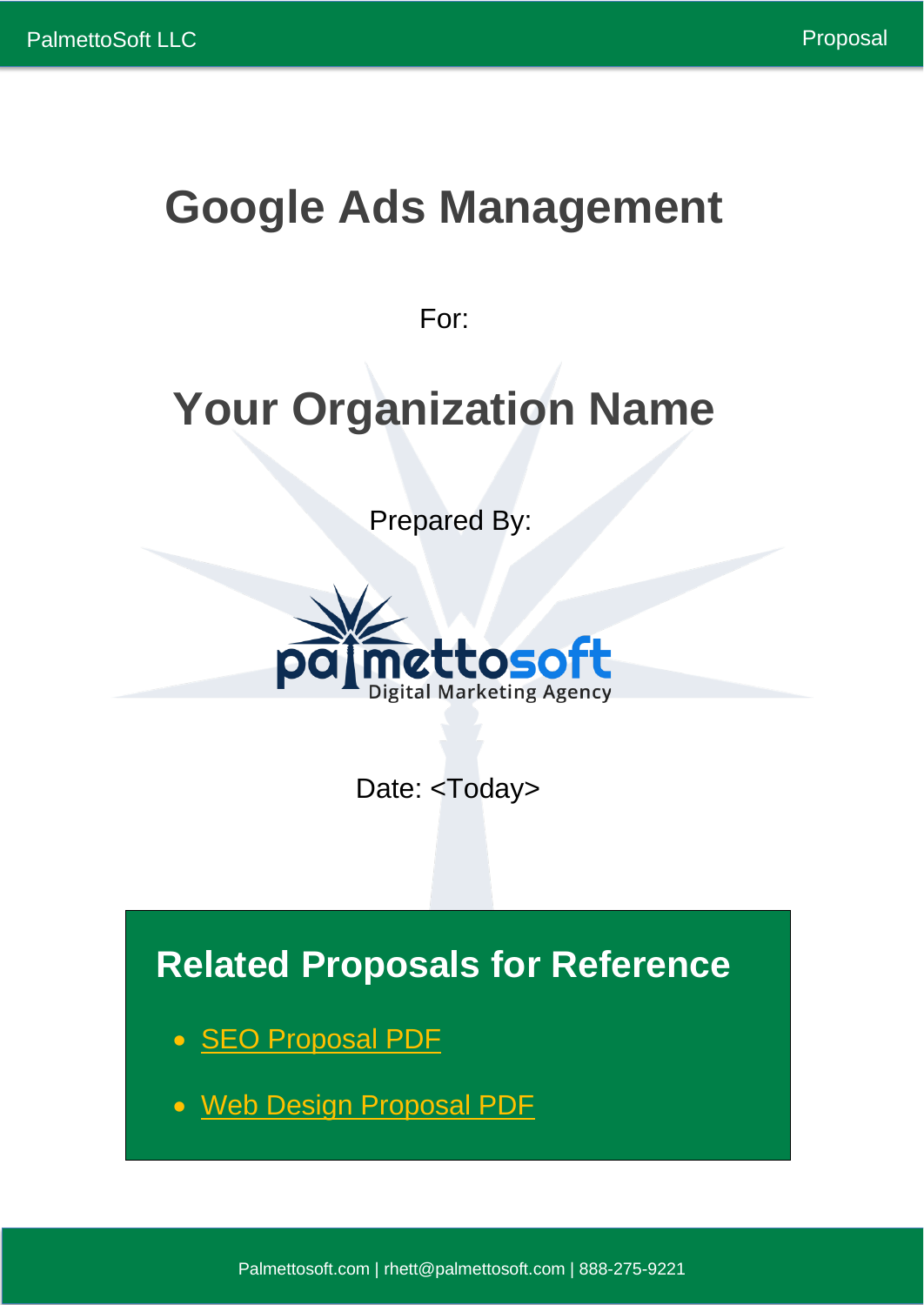# **Introduction**

The following information in this document covers a good faith agreement between PalmettoSoft (PS) and the customer.

#### **Our Goal**

Our immediate goal is to create a Google Ads campaign to get your marketing efforts on a good path and begin to show positive ROI.

Long term, and after we experience short term ROI, we want to begin looking at other digital marketing efforts such as SEO, press releases, etc… These will help further increase customer leads as well as increase your branding.

#### **About Us- Quick Tidbit**

PalmettoSoft was established in 2005 and we have served over two hundred SEO customers. Many of our clients have been with us for a very long time- and we **don't use contracts to lock our customers in.**

#### **Learn More About Our Google Ads Philosophy**

• [Google Ads Process](https://www.palmettosoft.com/google-ads-process-a-step-by-step-guide/)

**Subject Matter Experts:** We also hold top a organic Google position for the national search term "Google Ads Process"

### **What is Google Ads?**

Google Ads (formerly known as AdWords) is a system in which advertisers bid on certain keywords in order for their clickable ads to appear on the top of Google's search results.

### **Experience & Google Ads Certifications**

PalmettoSoft is [Google Ads certified](https://skillshop.exceedlms.com/profiles/dd48d12255e74d1fbb7fd9ff606a2886) and has set up and managed over 50 campaigns to date.

Palmettosoft.com | rhett@palmettosoft.com | 888-275-9221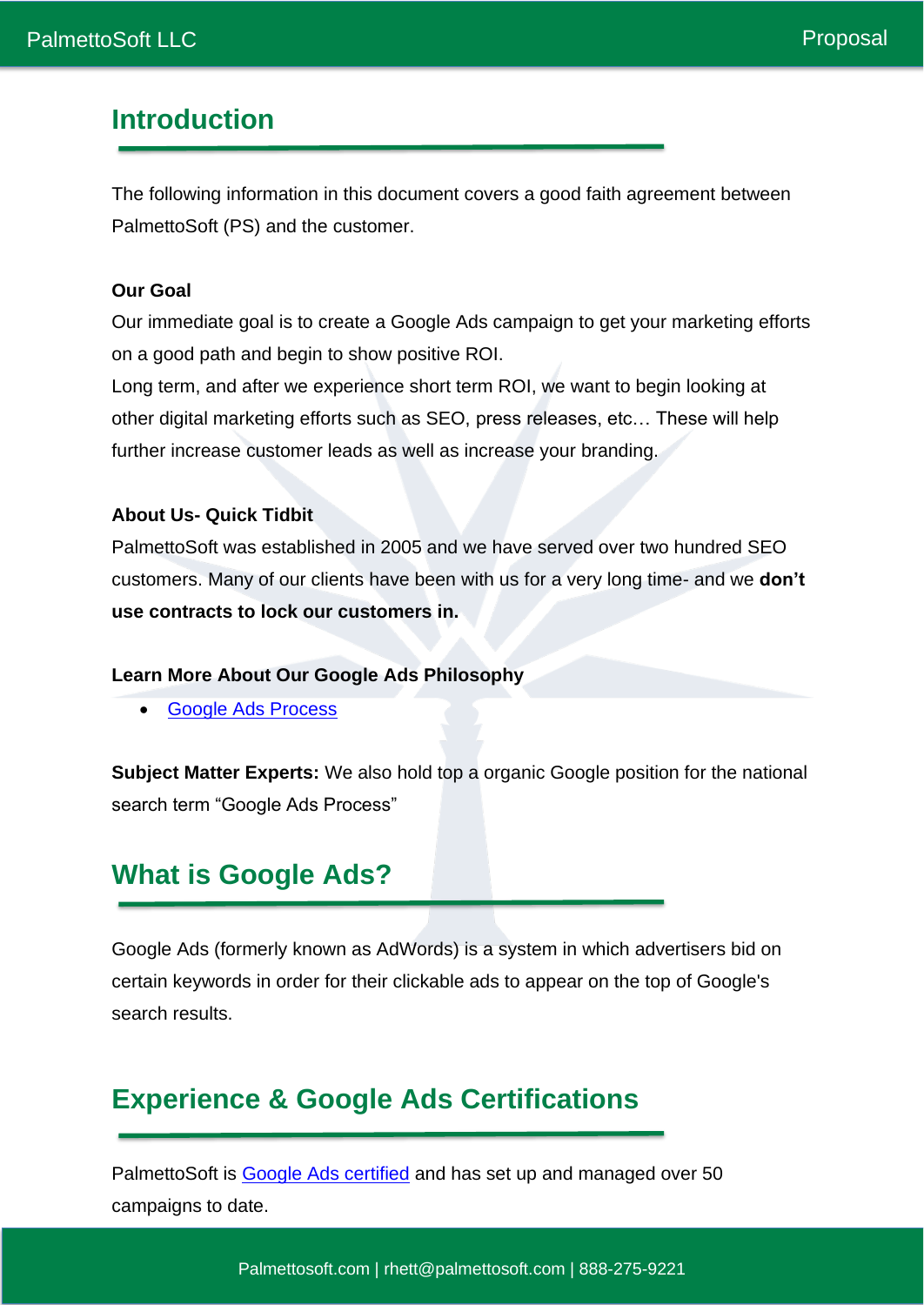### **Google Ads Partner**

• [Google Ads Partner](https://www.google.com/partners/agency?id=2225768752)

#### **Google Ads Certificates**

- [Google Ads Display Certification](https://skillshop.exceedlms.com/student/award/JfEJPib4fZGiq3CtxPeigMhg)
- [Google Ads Search Certification](https://skillshop.exceedlms.com/student/award/iAmnK5XqcpKVHNeHwQG5pB7y)
- [Shopping Ads Certification](https://skillshop.exceedlms.com/student/award/MZzZ9uR3pxHHmXi9xi3Fm6tW)
- [Google Ads Video Certification](https://skillshop.exceedlms.com/student/award/1A2Qe89GUcwz59UdmKfDHDqG)
- **[Google Ads Apps Certification](https://skillshop.exceedlms.com/student/award/7gtpGfJrGadXXQ7fHqb7Bk2C)**

# **Expectations & Assumptions**

- Deliver a white glove level service
	- o 24 or less turnaround times on emails
	- o Organized and structured communication style
	- o Friendly attitude and demeanor of personnel
	- o Workflow is managed through a web based project management tool
		- Maximum efficiency
		- Calendar
		- Scheduling & planning
		- Communication tracking
- Act as a consultant for any other marketing related activities
	- o And for 3rd party IT vendors
- Fees are inline with the industry
- We follow the Google Ads guidelines
- Track and report business leads (email and phone calls) with client
- Oversee campaign
	- o Biweekly Performance Report (every two weeks)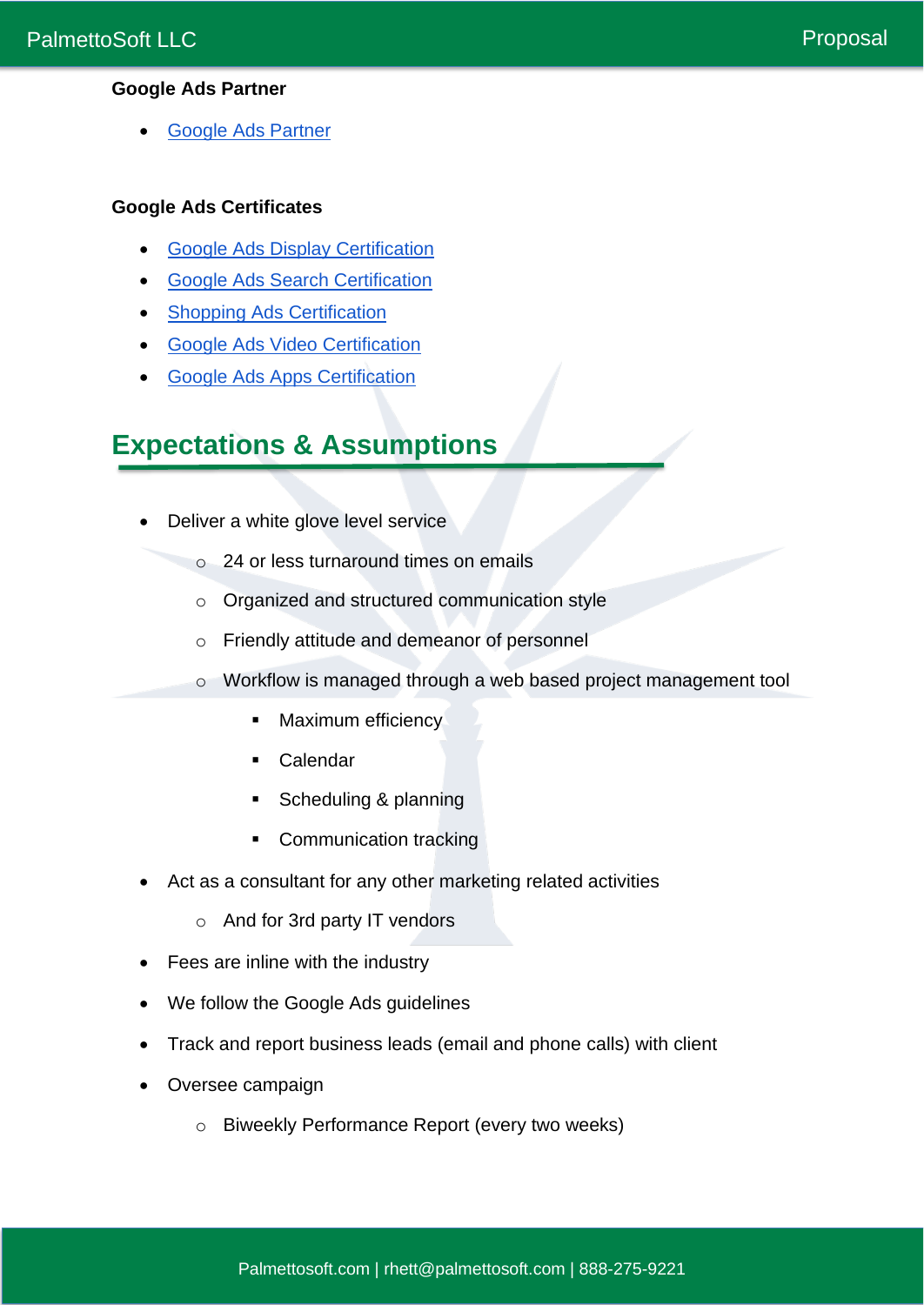# **Campaign Goals**

- Select keywords that trigger the most effective ads
- Increase click through rate (CTR)
- Improve the ads [quality score](https://support.google.com/google-ads/answer/6167118?hl=en) to lower cost per click (CPC)
- Work continually to raise campaign **Optimization score** towards and ultimately to 100%.
- Adjust keyword bids across different ad groups. This is an ongoing activity.
- Filter out negative keywords by not displaying in searches that are irrelevant to your business.
- Continually work to maximize overall campaign return on investment (ROI)

## **Schedule & Reporting**

| <b>Campaign Setup</b>                                     | <b>Start</b> | <b>End</b> |
|-----------------------------------------------------------|--------------|------------|
| <b>Keyword analysis</b>                                   | 10/3/22      | 10/11/22   |
| Research and recommendations based on business's          |              |            |
| products/services & client input                          |              |            |
| Landing page review                                       | 10/12/22     | 10/19/22   |
| Audit landing page design                                 |              |            |
| Customer inquiry form                                     |              |            |
| Clickable phone #                                         |              |            |
| Call to action buttons                                    |              |            |
| Thank You page integration                                |              |            |
| Ad copy creation                                          | 10/20/22     | 10/25/22   |
| Based on the selected keywords and website landing page   |              |            |
| content                                                   |              |            |
| <b>Campaign creation &amp; Launch</b>                     | 10/26/22     | 10/28/22   |
| Multiple ad groups based on type of products/services and |              |            |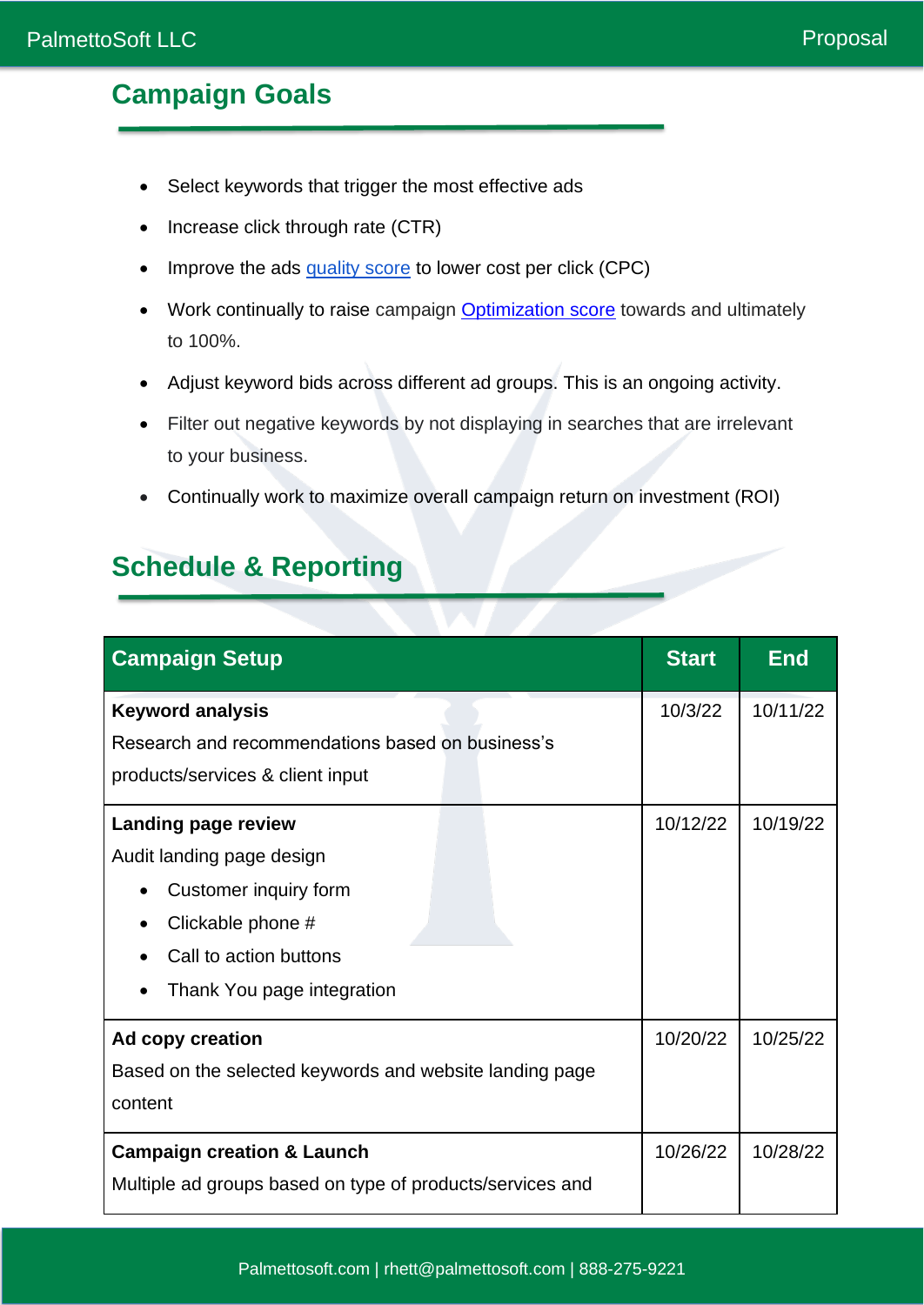| targeted keywords                                              |          |          |
|----------------------------------------------------------------|----------|----------|
| <b>Phone Call Tracking</b>                                     | 10/31/22 | 10/28/22 |
| Install a robust phone call lead tracking system with the      |          |          |
| customer's credit card. We recommend CallRail @ \$45/month.    |          |          |
| Calls are tracked and analyzed throughout the sales process to |          |          |
| enhance campaign ROI.                                          |          |          |

| <b>Routine Work</b><br>Monthly                                          | <b>Start</b> |
|-------------------------------------------------------------------------|--------------|
|                                                                         |              |
| <b>Campaign monitoring</b><br>Monitor your campaign status and progress | 11/1/22      |
|                                                                         |              |
| <b>Add new keywords</b>                                                 | 11/16/22     |
| Find the optimal keywords for display ads, search ads, etc.             |              |
| <b>Negative keywords filter</b>                                         | 11/16/22     |
| Filter out negative keywords so ads won't experience irrelevant clicks  |              |
| <b>Bidding adjustment</b>                                               | 11/16/22     |
| Continually monitor competitor bids and adjust accordingly for top      |              |
| positions                                                               |              |
| <b>Reporting</b>                                                        | 12/1/22      |
| Biweekly performance report sent every two weeks for constant           |              |
| oversight, analysis and reporting.                                      |              |
| Report attributes feature, but are not limited to: Google Ads data,     |              |
| Achievements, Opportunities and Challenges.                             |              |
| Takeaway: Our reports are the result of a team of professionals         |              |
| analyzing your account on a continual basis.                            |              |